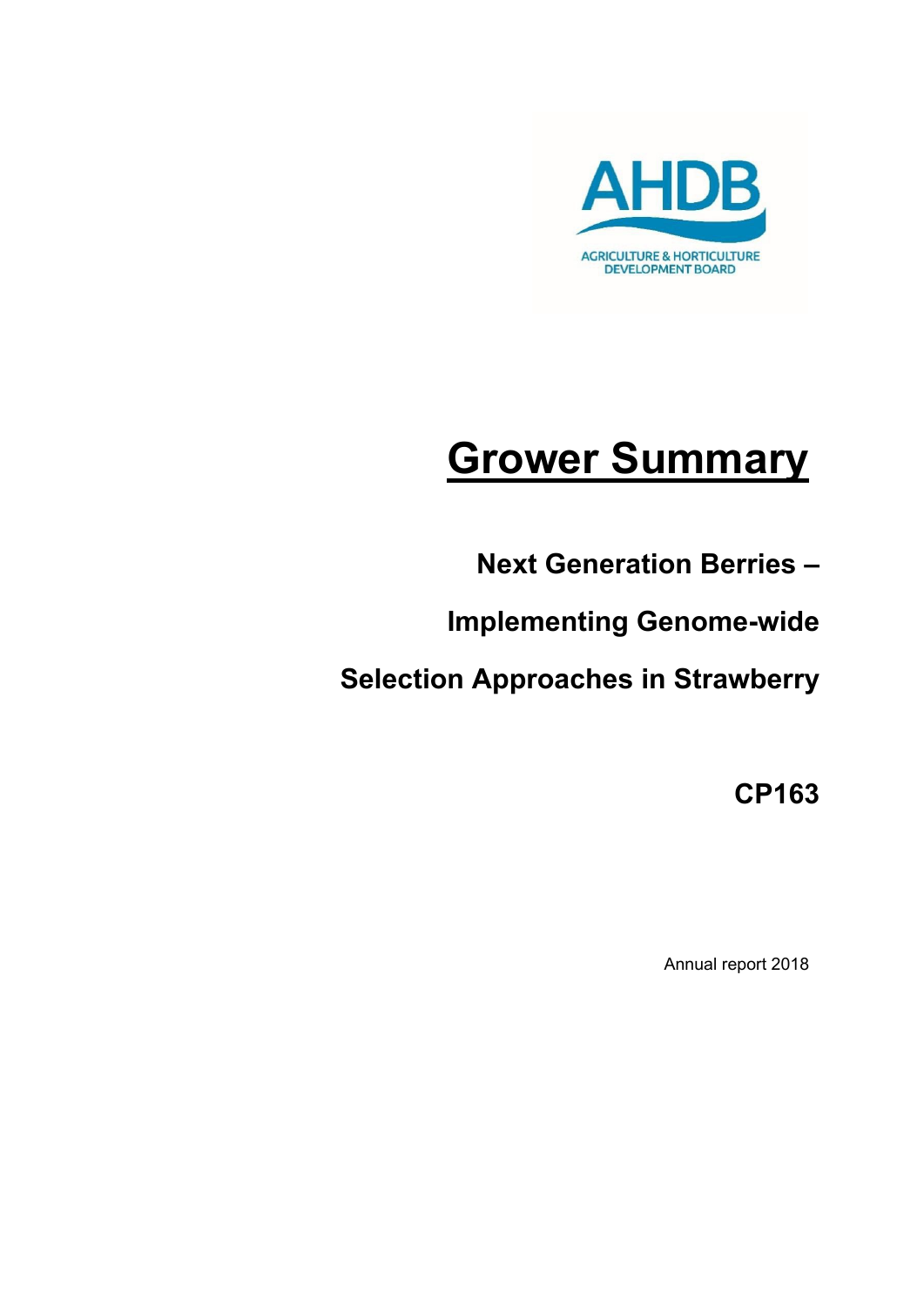| <b>Project title:</b>           | Next Generation Berries - Implementing Genome-wide<br>Selection Approaches in Strawberry |
|---------------------------------|------------------------------------------------------------------------------------------|
| Project number:                 | CP163                                                                                    |
| Project leader:                 | Richard Harrison, NIAB EMR                                                               |
|                                 | Michael Shaw, University of Reading                                                      |
| <b>Report:</b>                  | Annual Report; September 2018                                                            |
| <b>Previous report:</b>         | Annual Report, September 2017                                                            |
| Key staff:                      | Joe Q He, NIAB EMR                                                                       |
| Location of project:            | <b>NIAB EMR</b>                                                                          |
| <b>Industry Representative:</b> | Tom Rogers,                                                                              |
|                                 | Soloberry Ltd.,                                                                          |
|                                 | Rumwood Green Farm,                                                                      |
|                                 | Maidstone, UK,                                                                           |
|                                 | <b>ME17 3ND</b>                                                                          |
| Date project commenced:         | 01/10/2016                                                                               |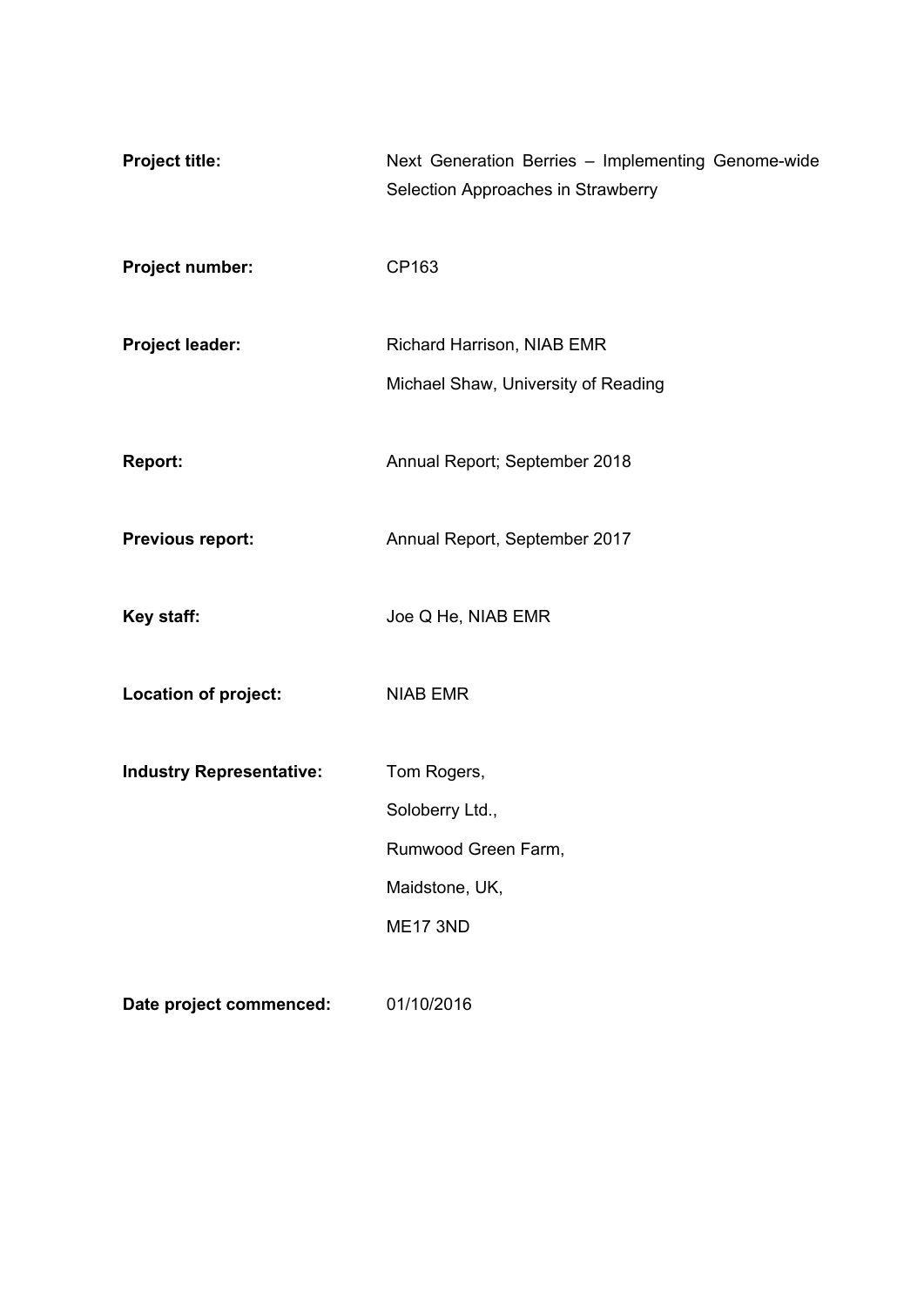## **DISCLAIMER**

*While the Agriculture and Horticulture Development Board seeks to ensure that the information contained within this document is accurate at the time of printing, no warranty*  is given in respect thereof and, to the maximum extent permitted by law the Agriculture *and Horticulture Development Board accepts no liability for loss, damage or injury howsoever caused (including that caused by negligence) or suffered directly or indirectly in relation to information and opinions contained in or omitted from this document.* 

*© Agriculture and Horticulture Development Board 2018. No part of this publication may be reproduced in any material form (including by photocopy or storage in any medium by electronic mean) or any copy or adaptation stored, published or distributed (by physical, electronic or other means) without prior permission in writing of the Agriculture and Horticulture Development Board, other than by reproduction in an unmodified form for the sole purpose of use as an information resource when the Agriculture and Horticulture Development Board or AHDB Horticulture is clearly acknowledged as the source, or in accordance with the provisions of the Copyright, Designs and Patents Act 1988. All rights reserved.* 

*All other trademarks, logos and brand names contained in this publication are the trademarks of their respective holders. No rights are granted without the prior written permission of the relevant owners.* 

*The results and conclusions in this report are based on an investigation conducted over a one-year period. The conditions under which the experiments were carried out and the results have been reported in detail and with accuracy. However, because of the biological nature of the work it must be borne in mind that different circumstances and conditions could produce different results. Therefore, care must be taken with interpretation of the results, especially if they are used as the basis for commercial product recommendations.*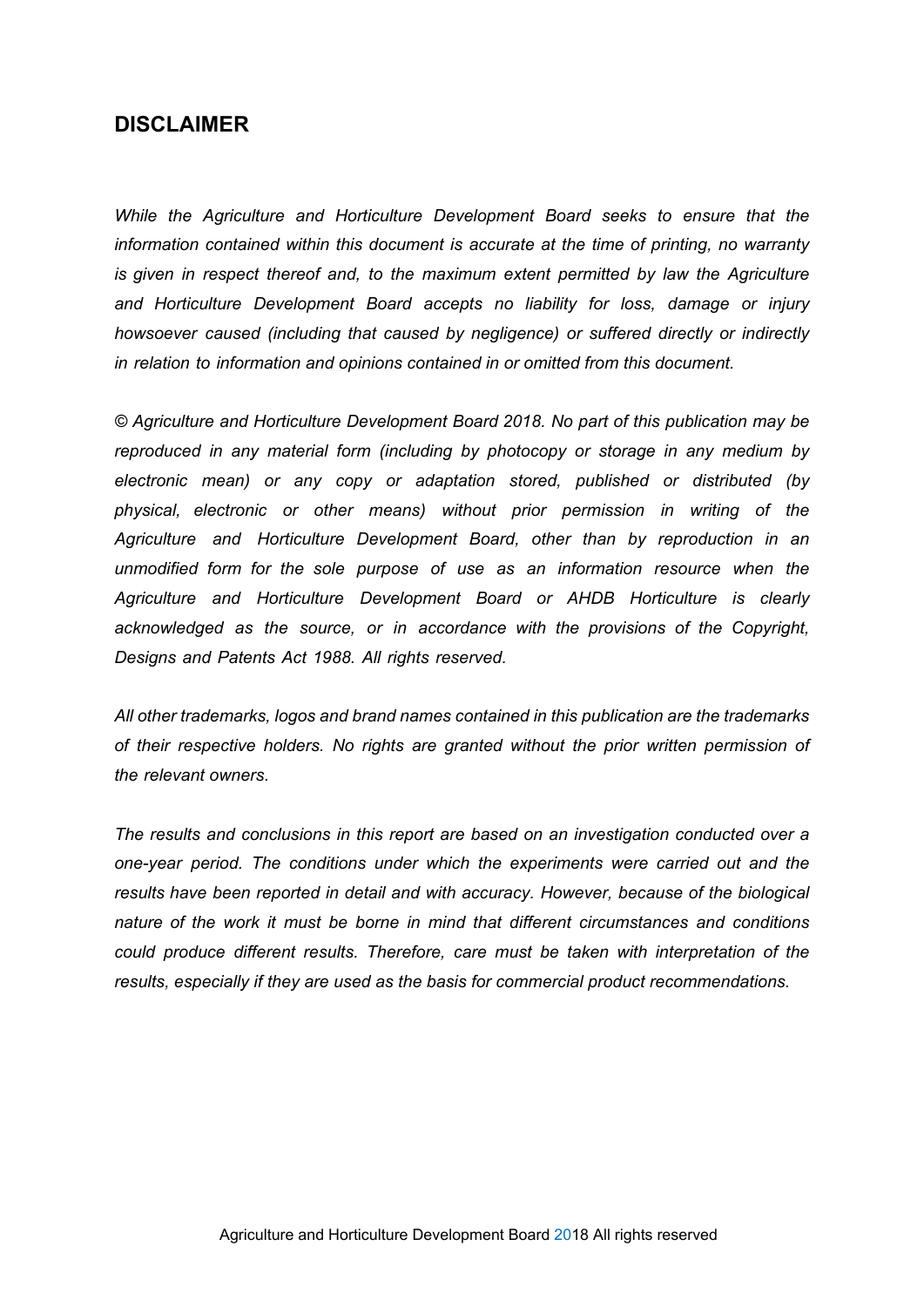# **AUTHENTICATION**

We declare that this work was done under our supervision according to the procedures described herein and that the report represents a true and accurate record of the results obtained.

| Joe Q He                     |  |
|------------------------------|--|
| <b>PhD Student</b>           |  |
| <b>NIAB EMR</b>              |  |
|                              |  |
| [Name]                       |  |
| [Position]                   |  |
| [Organisation]               |  |
|                              |  |
|                              |  |
|                              |  |
| <b>Report authorised by:</b> |  |
| [Name]                       |  |
| [Position]                   |  |
| [Organisation]               |  |
|                              |  |
|                              |  |
| [Name]                       |  |
| [Position]                   |  |
| [Organisation]               |  |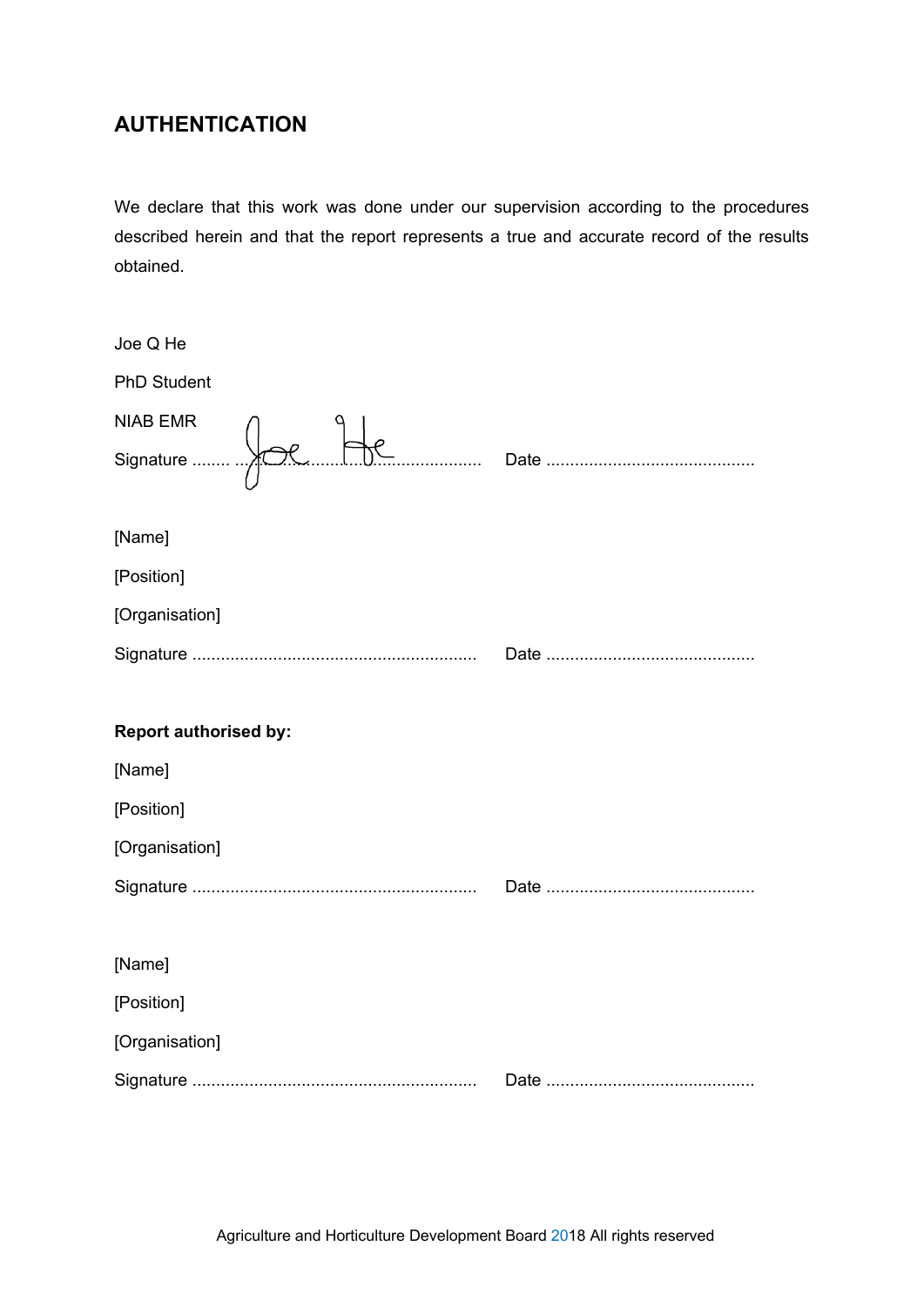# **GROWER SUMMARY**

#### **Headline**

Genomic Selection (GS) is likely to increase the genetic gain per unit time in strawberry breeding programmes.

#### **Background**

Strawberry breeders aim to generate novel genotypes that express traits suitable for the industry in their target region. Over the past 200 years, significant progress has been made in traits such as flavour, berry size, yield, disease resistance and cropping season duration. Current goals in strawberry breeding include improvements in maintenance of post-harvest fruit quality, yield, texture and flavour.

Traditionally, crossing is conducted based on identification of desirable traits in parental germplasm material. Offspring from a cross are assessed throughout the growing season and scored on a weighted index of favourable traits. The highest scoring individuals are selected to progress onto further larger scale trials, where additional information, such as yield and picking speed are gathered, and to confirm the presence of the favourable traits. Additionally, the selected genotypes are assessed for suitability across a range of environmental conditions, with particular focus on the target region. Overall, making crosses to release of a novel cultivar may take between 7 and 10 years.

Genetic markers are detectable features within the genome of a plant that may differ between individuals of the same species. Markers that are physically close to genetic variants controlling economically important traits tend to be co-inherited with the desirable genetic variant when the plant produces offspring, making some markers reliable proxies for these genes. Over the past 20 years, the number of known markers has dramatically increased and the cost of identifying them has greatly decreased. It is now possible to incorporate genomic information in the breeding process to aid breeders in selection of the optimal individuals.

Genomic selection (GS) offers a range of benefits relative to conventional breeding approaches. Firstly, it allows for greater selection accuracy as the confounding environmental effects on a trait can be eliminated. Secondly, it allows for strong selection on traits that are expensive or difficult to assess or selection on traits that are apparent only under rare environmental conditions. Thirdly, as multiple traits can be assessed, GS potentially allows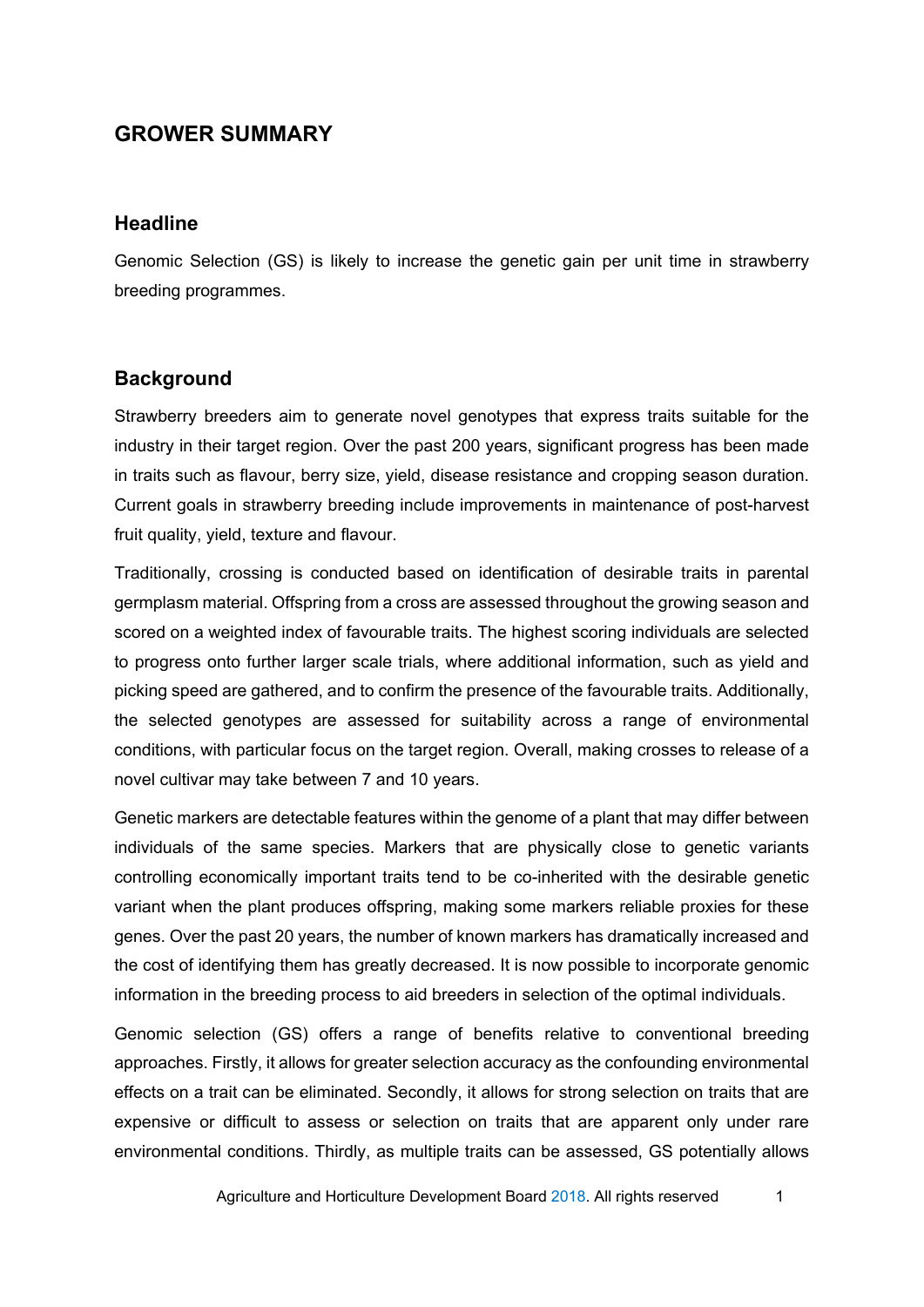selection at the juvenile stage, reducing the duration of the breeding cycle. Moreover, GS is particularly suitable for identification of traits that are controlled by many genes (polygenic traits) as its simultaneous regression of all markers on all traits reduces the likelihood of over/underestimation of effect size. GS also potentially allows control of inbreeding and elimination of certain field experiments.

## **Summary**

Deployment of genomic selection (GS) in strawberry breeding programmes is likely to increase genetic gain per unit time. Three areas for improvement in current GS approaches were identified to make GS more accessible for commercial breeders:

1. High-throughput Quantitative 3D Phenotyping of Strawberry Fruit. The most powerful models for GS require quantitative inputs to generate quantitative predictions of breeding value. Currently, there are a range of highly precise and quantitative techniques such as mass spectrometry, liquid chromatography and diode arrays. However, these techniques are costly to implement, have low throughput and importantly, cannot assess many of the traits of interest, such as berry morphology and colour.

An imaging platform was developed using a camera and computational algorithms to capture data in 3D and quantify seven external fruit quality traits. Analysis of 100 fruit shows good concordance with manually measured traits and greater precision. Moreover, the novel method required approximately five-fold less labour and required less than £1000 to set up.

2. Cost-effective scalable genotyping. Currently, genotyping is prohibitively expensive for most commercial strawberry breeders to routinely deploy for GS. Two methods are proposed to reduce the cost of genotyping in strawberry and are being explored in this project. Firstly, in a typical breeding programme, a large population is to be assessed, with all individuals of the same species. Multiplex processing of this population is likely to reduce time, labour and reagents required and thus reduce cost per individual genotyped. Secondly, rational selection of a subset of variants likely to be informative for GS would allow the reduction of genotyping targets with little loss of informative data, thus reducing genotyping costs. A range of rational design parameters will be implemented. Genotyping-in-Thousands and Bait Capture Genotyping will be explored as multiplexing approaches, combined with barcoding and genotype identification by sequencing with Illumina technology.

Agriculture and Horticulture Development Board 2018. All rights reserved 2